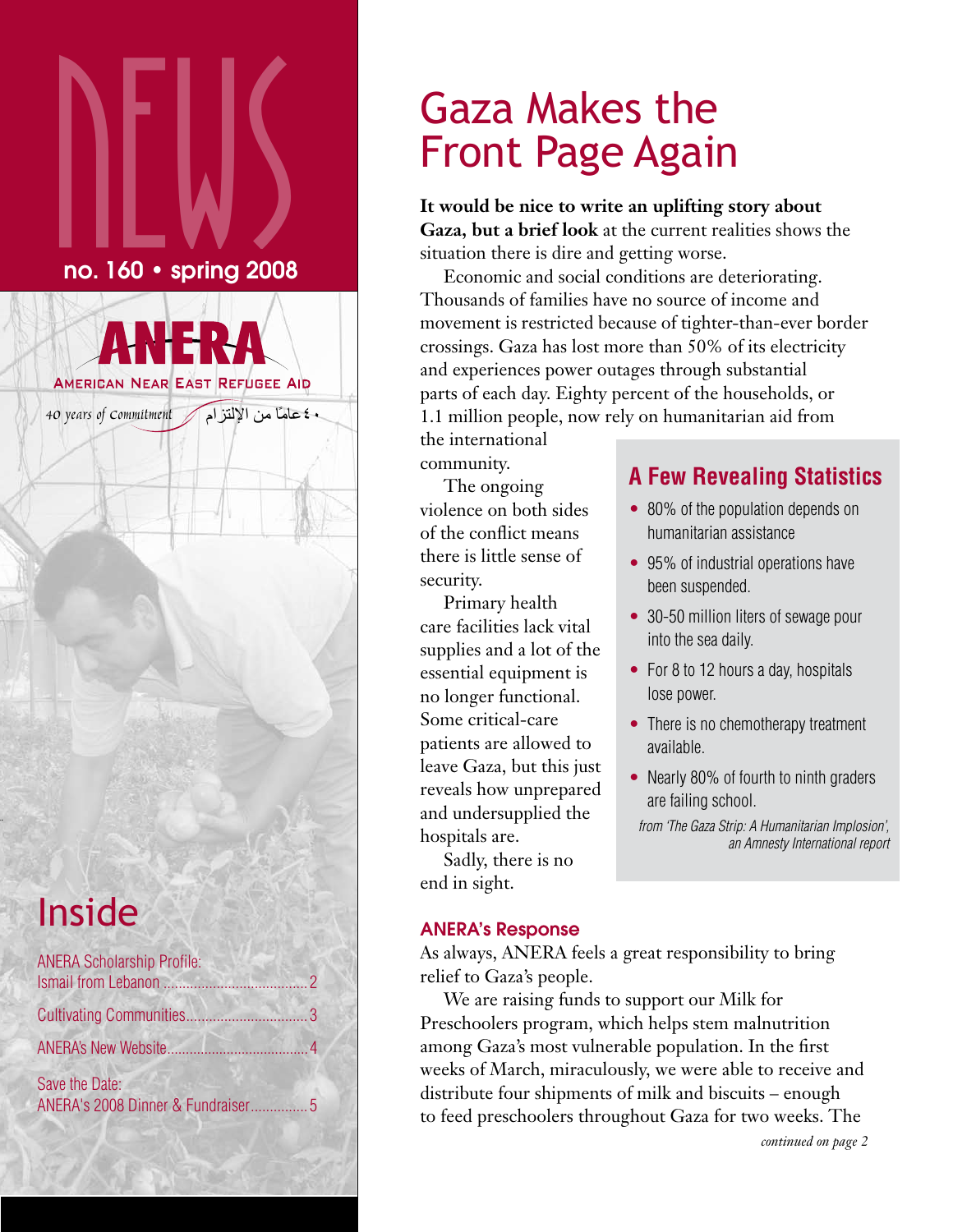## **Scholarship Program Profile: Ismail**

Ismail comes from a simple and poor family living in a village near Tyre, in southern Lebanon. He has autism with a mild intellectual disability. Fortunately, in 2000, nine-year-old Ismail was able to join Al-Kafaàt.



Al-Kafaàt – long-time ANERA Scholarship Program partner located in the Beirut area – provides medical, rehabilitation, educational, and employment services to over 4,500 people with special needs.

For children like Ismail, Al-Kafaàt changes their

lives. Ismail most likely would have led an unhappy life because of his specific needs and would have been a real burden to his parents, who are not educated in how to cope with his condition.

At Al-Kafaàt, Ismail follows an individualized educational program in a specialized unit of the Foundation. He also lives there in an accepting environment with his peers.

His educational program is followed up at home through instructions carefully given to his parents by special educators, psychologists and social workers, with particular emphasis on stimulating Ismail's independence.

When Ismail is home, he helps his father in the garden, pulling weeds and watering the flowers. It is important for Ismail's parents to find ways to engage him in activities that will lessen his hyperactivity and display his competence. This allows for better acceptance in his community.

Ismail has benefited from Al-Kafaàt in countless ways. He is now independent in many daily acts and interacts well with adults.

A donation of \$175 (\$15 a month) will help children like Ismail – at schools in Lebanon, the West Bank, Gaza and Jordan – for a full school year.

**For more information about the Scholarship Program,** contact Ola Mahmoud at omahmoud@anera.org or (202) 842-2766 ext 22.

## Gaza Makes the Front Page Again

*continued from page 1*

program flourishes and next year we will strive to help 25,000 preschoolers, 5,000 more than this year.

We are increasing shipments of donated medicine and related supplies into Gaza. In response to the latest crises, we have added temporary staff to speed delivery of medicines. In future shipments, we will send emergency surgical supplies which are urgently needed.

We are also responding to some of the serious environmental problems that exist in Gaza. For instance, plastic sheeting from greenhouses is strewn across agricultural fields, contaminating crops and, when burned for disposal, causing respiratory problems in children. With a grant from the Firedoll Foundation, we are collecting and recycling the sheeting, thereby benefiting the environment and creating shortterm jobs that generate income to help households

Gaza has lost more than 50% of its electricity and experiences power outages through substantial parts of each day. Eighty percent of the households, or 1.1 million people, now rely on humanitarian aid from the international community.

get by. The program also educates farmers about environmentally safe methods for using plastic sheeting.

ANERA has the staff and expertise to address many of the other environmental problems that plague communities, such as sewage spills, the lack of potable drinking water, and disposal of solid waste. To date, getting building materials and supplies of all kinds into Gaza is the largest obstacle to implementing any project. The moment materials arrive, we put them to use, as long as we have adequate funding from private donors.

Clearly, there is much to be done. Our 21 courageous and dedicated staff members are working in the midst of the crisis, responding with creativity and tenacity. They operate with strict security measures. There is so little gas that they share and rotate vehicles according to who is lucky enough to find a little fuel. We are proud of what they are able to accomplish against all odds.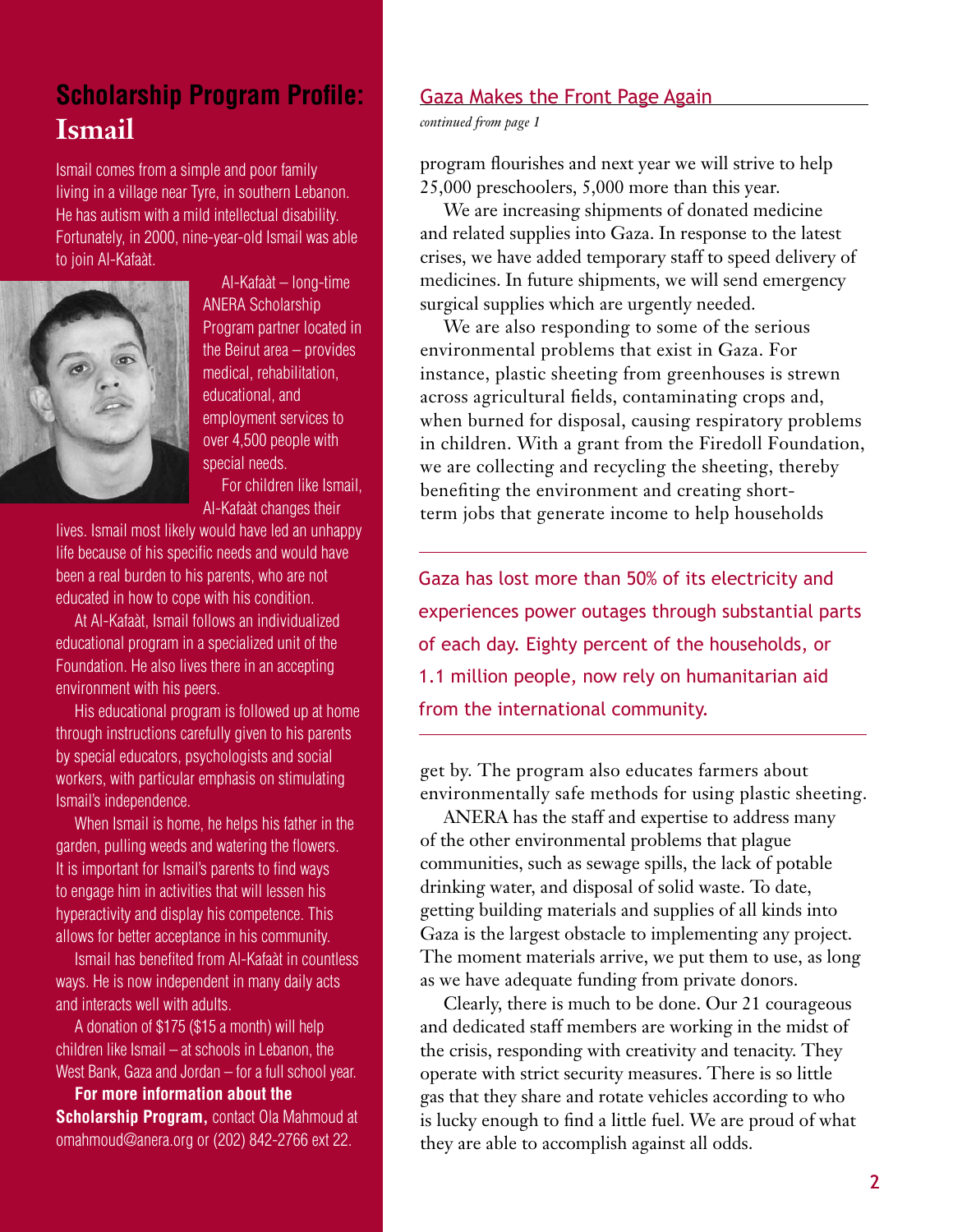

ANERA added a second floor to Rafat Secondary School in the West Bank with classrooms, a laboratory and office, plus new bathroom facilities.



ANERA built this multi-purpose community center in the West Bank town of Jayyous with services for youth and women – among them, a sports facility and a savings & credit program.



At the pump station for the Ein Sultan water project in the Jordan Valley, there are four pumps that distribute the water to a network benefitting 900 families.

# Cultivating Communities

**The United Nations International Fund for Agricultural Development (IFAD)** has been a supporter of ANERA's development programs in the West Bank and Gaza for many years. We are pleased to announce their support will continue in 2008.

From January 28 to February 3 of this year, IFAD visited our staff in the West Bank to strengthen our collaboration. As a result of that visit, a further \$2.3 million was approved to rehabilitate and/or expand schools, community centers, agricultural roads, wells and water collection cisterns.

ANERA's IFAD activities will improve access to essential social and physical community infrastructure, as well as create jobs. They are a continuation of projects we have been conducting in Qalqilia and the Jordan valley for five years.

## **Some 2007 Results from IFAD Projects**

- ◗ 53 new classrooms constructed in 14 schools
- five rural roads built
- ◗ clean drinking water provided for 110 houses
- ◗ a closed and pressurized water pipe system installed for farming irrigation
- ◗ three new community centers erected
- a health clinic constructed

*These projects generated 20,000 days of employment.*

The results of our IFAD work are dramatic. In building classrooms, we have created appropriate educational environments for thousands of students. By building rural roads, we have given farmers access to more land and have reduced the amount of time needed to get their perishable products to market.

In rehabilitating water supply networks, we have freed villagers from having to rely on water tankers, which have become increasingly undependable because of road closures. Families, inspired by our work, are now installing cisterns and water conservation systems on their own.

Ultimately, the overall impact of ANERA's work with IFAD is hard to calculate. When families and communities have the resources and tools to succeed, so much more than a well or a school or roadway is restored. The effects resonate long after the completion of one project thanks to each family's increased self-reliance and determination to improve their lives.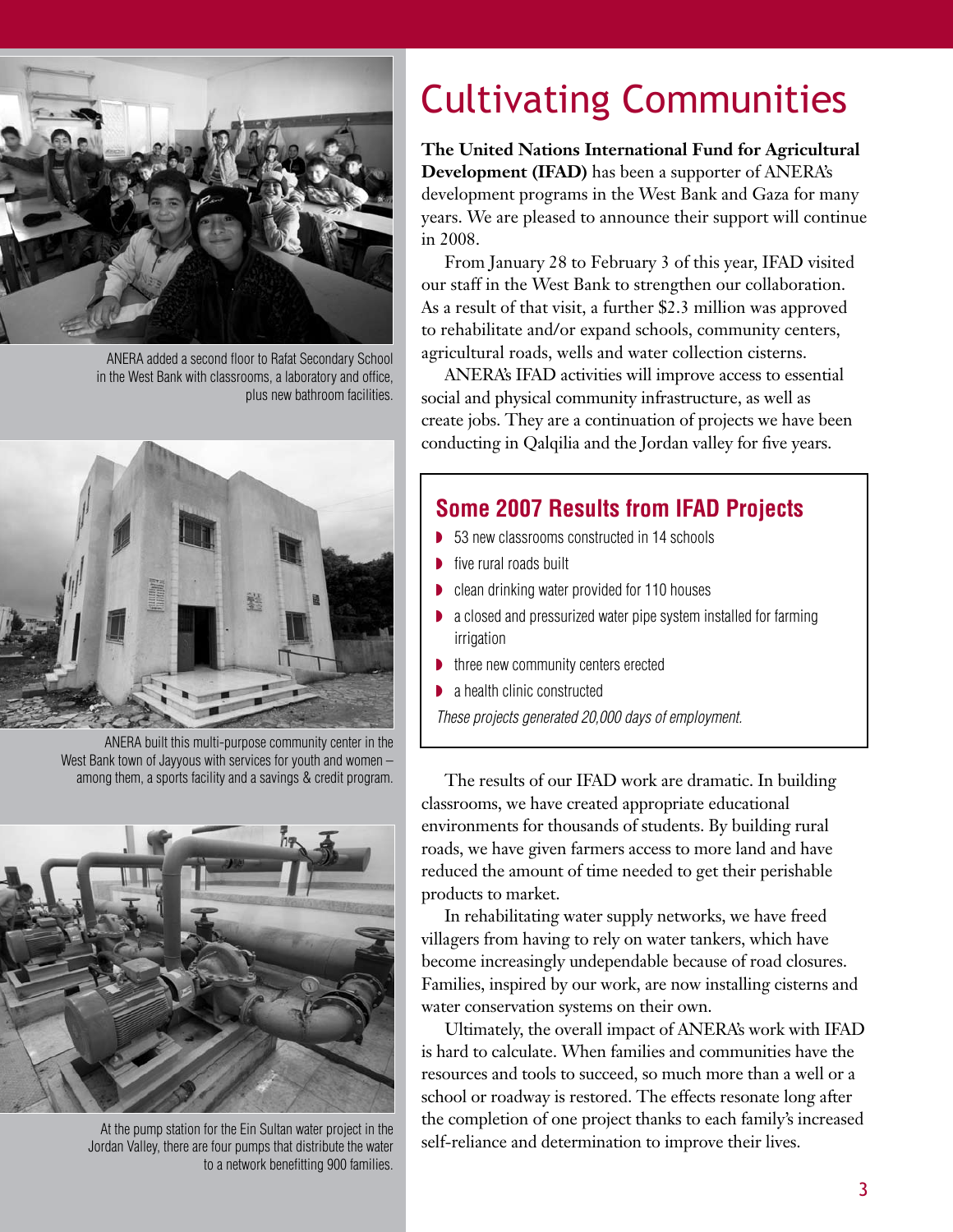# **ANERA HAS A NEW WEBSITE**

Just in time to commemorate our 40 years of work, ANERA proudly announces the launch of a new website that clearly communicates the scope and context of our work. Our mission for the new site is to bring more attention to:

- 
- $\triangleright$  what makes ANERA unique  $\triangleright$  our accountability and transparency
- 
- If the impact and reach of our work  $\longrightarrow$  how website visitors can get involved with ANERA



## **getting involved**

We are expanding our reach to more people who are concerned about the humanitarian crises facing Gaza, the West Bank, Lebanon and Jordan. We made it easy to **sign up** to be part of our online community and to **make an impact with a donation**.

## **what makes us unique**

We focus exclusively on the West Bank, Gaza, Lebanon and Jordan. To describe our presence and what we are doing in each area we introduced an **interactive map** on the homepage and a **where we work** section under 'about us'.

We have been committed to the Middle East for 40 years. The homepage **slideshow** and the history section, under 'about us', with its **interactive timeline** dynamically commemorate this special anniversary.

We are highly effective with the funds we receive -96% of which go to our programs. This is a proud accomplishment, which is why we have our **pie chart** on every page.

## **the impact we make**

Because our work ranges from building irrigation systems to supporting arts education, we added **16 new project pages** to our website, in 'our work', to organize and illustrate all of the different kinds of projects we implement across three program areas.

Our 40 years in the region translate into stable and long-lasting partnerships and trust among donors. We use the **donors** page to express our gratitude and the **partners** page to bring special attention to one esteemed partner per month.

#### **our accountability and transparency**

It is important our donors know that ANERA is an efficient, wise and legally sound steward of their money. We have rigorous controls in place and we link to our **Accountability Statement** from every page.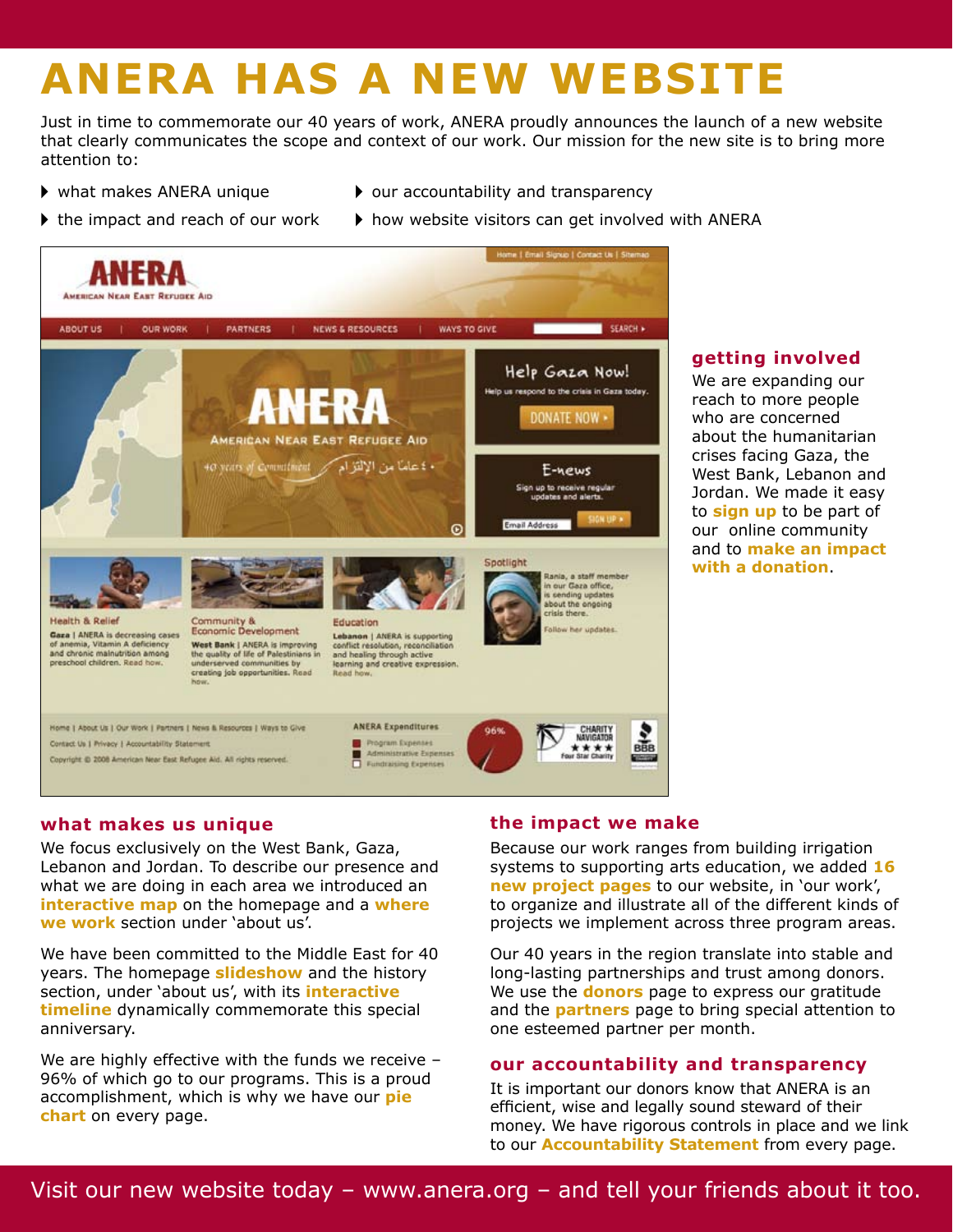## from the desk of Bill Corcoran

#### *Dear Reader:*

Each week, as people see the spiraling violence and despair in the Middle East, they comment with frustration that they would love to do something to help the people there. But what?

Adding to this, they point to a discouraging U.S. economy and think twice about making contributions.

I have good news for you. You can take a positive step. And you can do it today.

Place the people of Palestine and Lebanon in your will.

With a gift to ANERA, you can ensure that your concern and compassion for them is matched by action. A bequest or estate is a wonderful way to care for them after all of your needs have been met. Support them from your surplus.

We have been very fortunate to receive gifts this year ranging from \$15,000 to \$250,000. The impact overseas is tremendous. Simultaneously, you buoy the spirits of our staff in places like Gaza when they hear the news that someone has remembered them.

Take a moment to notify us of your interest (donation@anera. org). We can send you a one-page sheet of suggested language to use in your will. If you seek some extra help, an ANERA attorney would be glad to speak with you. It is incredibly easy and you will have made a healing gesture to a fractured region that deserves better.

With gratitude for your support today and tomorrow,

*Bill Corcoran President*

٤٠ عامًا من الإلتزام / 40 years of Commitment

AMERICAN NEAR EAST REFUGEE AID

## **Giving a Bequest is Easy**

- **•** Let us know you're interested by sending an email to donation@anera.org.
- **•** We'll send you a one page sheet of suggested language to use in your will.
- **•** If you want extra help, an ANERA attorney can speak with you.

Save the date!

## **2008 Annual Dinner & Fundraiser** commemorating ANERA's 40 years

**when:** Friday evening, October 10 **where:** Capitol Hilton 101 16th Street NW Washington, DC

Reservations for the event can be made on the website after July 1. Questions about the event can be directed to dinner@anera.org.